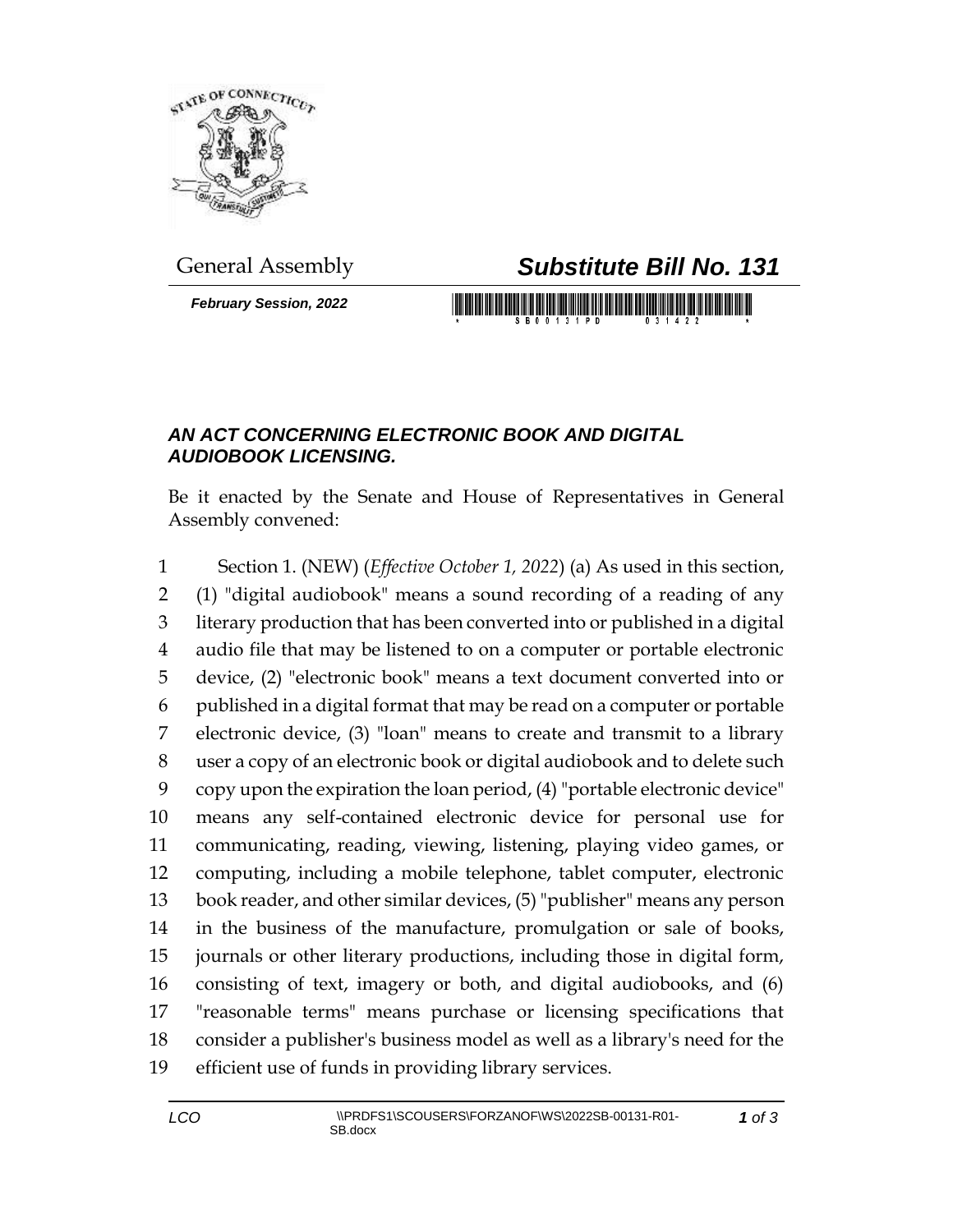(b) Any publisher who offers any contract or product license for the acquisition or use of any electronic book or digital audiobook to the public shall, upon the request of any library in this state, offer such contract or product license to the requesting library on reasonable terms that would permit the requesting library to provide its library users with access to such electronic book or digital audiobook.

 (c) Any contract or license agreement between any publisher and any library entered into pursuant to subsection (b) of this section may require (1) a limitation on the number of users a library may allow simultaneous access to an electronic book or digital audiobook, or (2) a library's use of technological protection measures that prevent a user from (A) maintaining access to an electronic book or digital audiobook beyond the access period specified in the license, and (B) providing other users with access to an electronic book or digital audiobook.

 (d) No contract or license agreement between any publisher and any library entered into pursuant to subsection (b) of this section shall (1) prohibit any library from loaning electronic books or digital audiobooks, (2) prohibit any library from loaning electronic books or digital audiobooks through any interlibrary loan system, (3) restrict the number of times any library may loan any electronic book or digital audiobook, (4) restrict any library's loan periods for electronic books or digital audiobooks, (5) limit the number of electronic book or digital audiobook licenses any library may purchase on the same date such electronic book or digital audiobook is made available for purchase by the public, (6) prohibit any library from making nonpublic preservation copies of any electronic book or digital audiobook, or (7) restrict any library from disclosing the terms of any license agreement to any other library in the state.

 (e) Any publisher that violates the provisions of this section shall have committed an unfair trade practice under subsection (a) of section 42-110b of the general statutes.